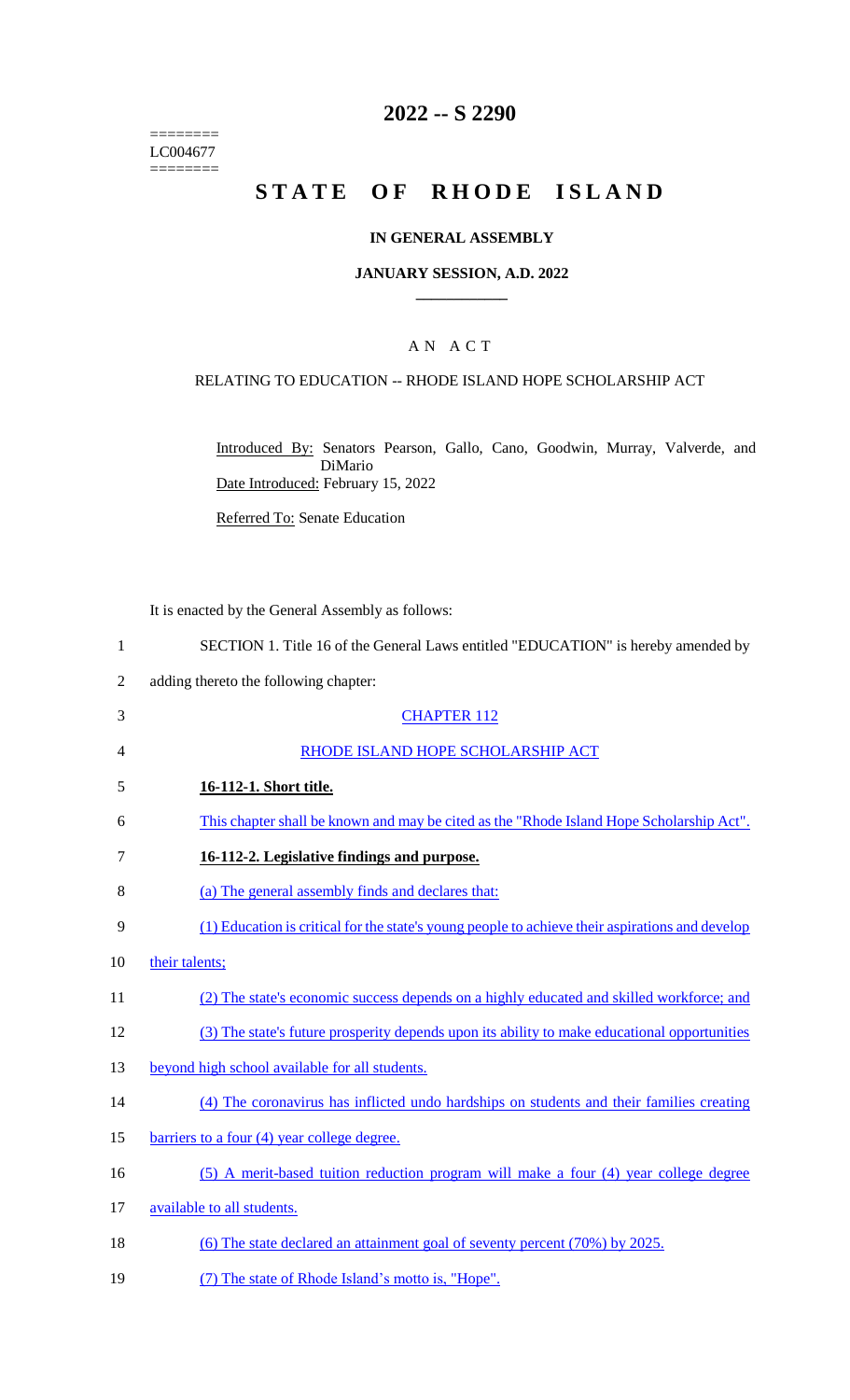| $\mathbf{1}$     | (b) In order to address the findings set forth in subsection (a) of this section, the purpose           |
|------------------|---------------------------------------------------------------------------------------------------------|
| $\mathbf{2}$     | of this chapter is to increase the number of students enrolling in and completing degrees on time       |
| 3                | from Rhode Island college.                                                                              |
| 4                | 16-112-3. Establishment of scholarship program.                                                         |
| $\mathfrak s$    | Beginning with the high school graduating class of 2021, it is hereby established the Rhode             |
| 6                | Island hope scholarship program. The general assembly shall annually appropriate the funds              |
| $\boldsymbol{7}$ | necessary to implement the purposes of this chapter. Additional funds beyond the scholarships may       |
| $8\,$            | be appropriated to support and advance the Rhode Island hope scholarship program. In addition to        |
| 9                | appropriation by the general assembly, charitable donations may be accepted into the scholarship        |
| 10               | program.                                                                                                |
| 11               | 16-112-4. Definitions.                                                                                  |
| 12               | When used in this chapter, the following terms shall have the following meanings:                       |
| 13               | (1) "Certificate" means any certificate program with labor market value as defined by the               |
| 14               | postsecondary commissioner.                                                                             |
| 15               | (2) "College-level credit" means credit awarded by a college or university for completion               |
| 16               | of its own courses or other academic work.                                                              |
| 17               | (3) "FAFSA" means the Free Application for Federal Student Aid form.                                    |
| 18               | (4) "General education coursework" means the educational foundation of knowledge,                       |
| 19               | skills, and attitudes that prepare students for success in their majors and their personal and          |
| 20               | professional lives after graduation. It includes, but is not limited to, the required coursework of all |
| 21               | degrees developed by each eligible postsecondary institution that is approved by the council on         |
| 22               | postsecondary education that is intended to ensure that all graduates of a state institution have a     |
| 23               | balanced core of competencies and knowledge. This does not necessarily include coursework               |
| 24               | specifically required for one's major.                                                                  |
| 25               | (5) "Mandatory fees and tuition" means the costs that every student is required to pay in               |
| 26               | order to enroll in classes, and does not include room and board, textbooks, program fees that may       |
| 27               | exist in some majors, course fees that may exist for some specific courses, meal plans, or travel.      |
| 28               | (6) "On track to graduate on time" means the standards determined by Rhode Island college               |
| 29               | in establishing the expectation of a student to graduate with a bachelor's degree within four (4)       |
| 30               | years of enrollment, or the prescribed completion time for a student completing a certificate           |
| 31               | <u>(recognizing that some students, including students who require developmental education, are</u>     |
| 32               | double majors, or are enrolled in certain professional programs may require an extended time period     |
| 33               | for degree completion).                                                                                 |
| 34               | (8) "Receiving institution" means the eligible postsecondary institution attended by a                  |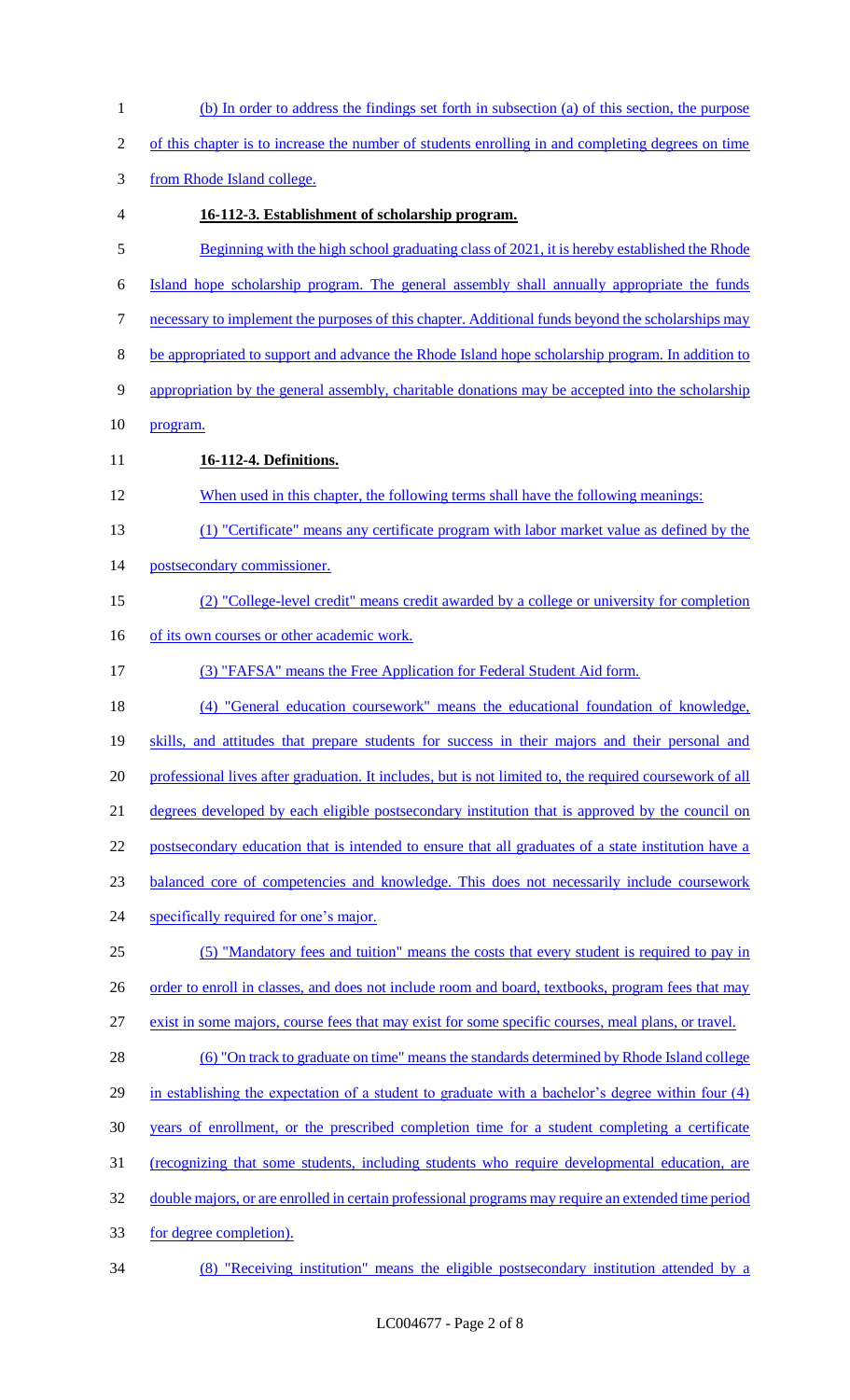- 1 transfer student after transfer. 2 (9) "Recipient student" means a student attending Rhode Island college who qualifies to 3 receive the Rhode Island hope scholarship pursuant to § 16-112-6. 4 (10) "Scholarship program" means the Rhode Island hope scholarship program that is 5 established pursuant to § 16-112-3. 6 (11) "Sending institution" means the eligible postsecondary institution attended by a 7 transfer student before transfer. 8 (12) "State" means the state of Rhode Island. 9 (13) "Transfer student" means any student who attends an eligible postsecondary institution 10 and holds any college-level credit hours for courses or other academic work at a previously attended 11 eligible postsecondary institution. 12 **16-112-5. Administration of scholarship program.**  13 (a) The financial aid office at Rhode Island college, in conjunction with the admissions 14 office or their respective equivalent offices at Rhode Island college, shall administer the scholarship 15 program for state residents seeking bachelor's degrees and/or certificates who meet the eligibility 16 requirements in this chapter. 17 (b) An award of the scholarship program shall cover up to the cost of two (2) years of 18 tuition and mandatory fees, or in the case of an adult student sixty (60) credit hours of tuition and 19 mandatory fees over a duration of no more than four (4) years, less federal and all other financial 20 aid monies available to the recipient student. None of any grants received by students from the 21 department of children, youth and families' higher education opportunity incentive grant as 22 established by chapter 72.8 of title 42 or the college crusade scholarship act as established in chapter 23 70 of title 16 shall be considered federal or financial aid for the purposes of this chapter. 24 (c) The scholarship program is limited to one award per student as required by § 16-112-25  $6(a)(7)$ . 26 **16-112-6. Eligibility for merit based tuition reduction scholarship at Rhode Island**  27 **college.**  28 (a) Beginning with the students who enrolled at Rhode Island college in the fall of 2020 a 29 student: 30 (1) Must qualify for in-state tuition and fees pursuant to the residency policy adopted by 31 the council on postsecondary education, as amended, supplemented, restated, or otherwise modified 32 from time to time ("residency policy"); 33 (2) Must be a currently enrolled full-time student who has declared a major and earned a
- 34 minimum of sixty (60) credit hours towards an eligible program of study, as determined by Rhode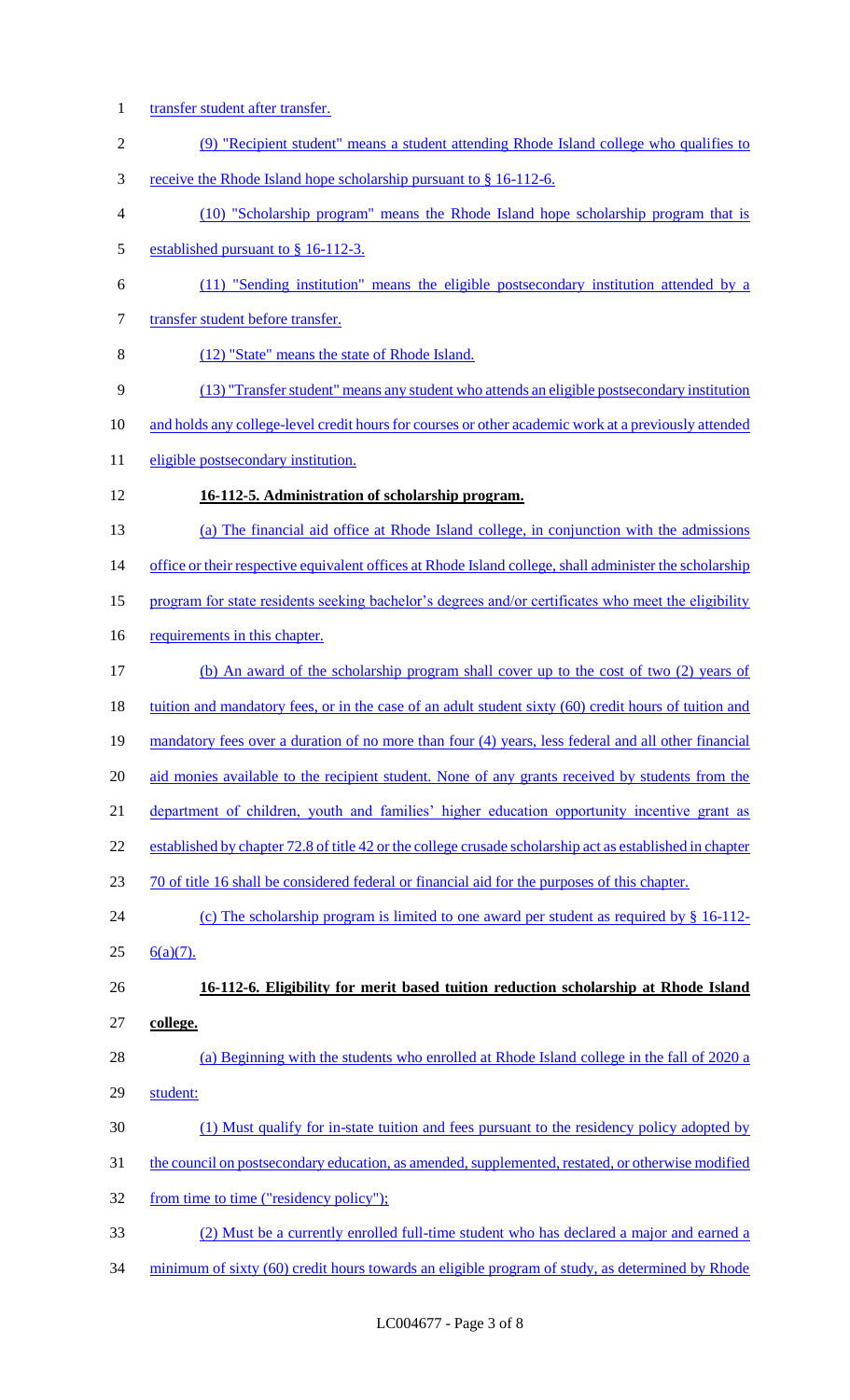- Island college;
- (3) Must complete the FAFSA and any required FAFSA verification by the deadline prescribed by Rhode Island college for each year in which the student seeks to receive funding under the scholarship program; (4) Must enroll full-time as a freshman as a first-time student and continue to be enrolled on a full-time basis; (5) Must maintain an average annual cumulative grade point average (GPA) of 2.5 or greater, as determined by Rhode Island college; (6) Must remain on track to graduate on time as determined by Rhode Island college; (7) Must not have already received an award under this program or under chapter 107 of title 16; and (8) Must commit to live, work, or continue their education in Rhode Island after graduation. (b) Rhode Island college shall develop a policy that will secure the commitment set forth 14 in subsection (a) of this section from recipient students. (c) Notwithstanding the eligibility requirements under subsection (a) of this section ("specified conditions"): (1) In the case of a recipient student who has an approved medical or personal leave of 18 absence or is unable to satisfy one or more specified conditions because of the student's medical or 19 personal circumstances, the student may continue to receive an award under the scholarship program upon resuming the student's education so long as the student continues to meet all other applicable eligibility requirements; and (2) In the case of a recipient student who is a member of the national guard or a member of a reserve unit of a branch of the United States military and is unable to satisfy one or more 24 specified conditions because the student is or will be in basic or special military training, or is or will be participating in a deployment of the student's guard or reserve unit, the student may continue 26 to receive an award under the scholarship program upon completion of the student's basic or special military training or deployment. **16-112-7. Reporting and disbursement.**  (a) On or before November 10 and May 10 of each fiscal year following fiscal year 2022, Rhode Island college shall submit a report to the director of the office of management and budget, the state budget officer, the house fiscal advisor, the senate fiscal advisor, the commissioner of postsecondary education, and the chair of the council on postsecondary education detailing the following: (1) The number of students eligible to participate in the scholarship program;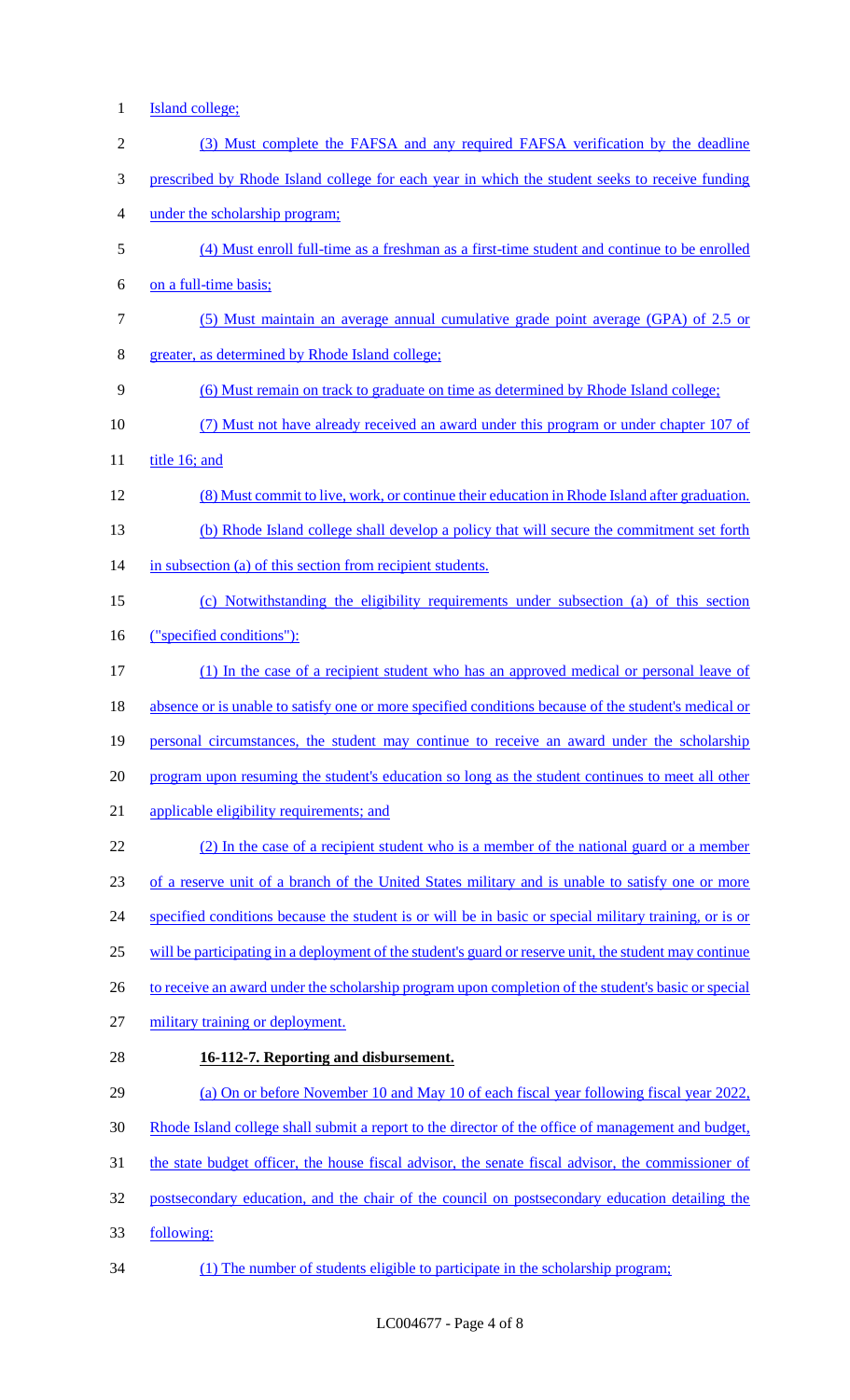(2) The amount of federal and institutional financial aid anticipated to be received by recipient students; (3) The aggregate tuition and mandatory fee costs attributable to recipient students; and (4) The resulting total cost of the scholarship program to the state. (5) The report shall contain such data for both the current fiscal year and the most up-to- date forecast for the following fiscal year. Data reported shall be subdivided by student-year cohort and shall be accompanied by a written explanation detailing the estimating methodology utilized and any impact(s) the forecasted data may present to institutional capacity, operational costs, and the tuition/fee revenue base of the institution. (b) On or before July 1, 2027, and annually thereafter, Rhode Island college shall submit a 11 report evaluating the program to the governor, speaker of the house, and the president of the senate. This evaluation shall include the following: 13 (1) The number of students who started in each cohort; 14 (2) The number of students in each cohort who have attained a degree or certification in an 15 on-time manner; 16 (3) The number of students in each cohort who have not attained a degree or certification 17 in an on-time manner and an analysis of why that has happened; (4) The number of students in each cohort who began the program but have been unable to 19 continue or complete the program and an analysis of why that has happened; (5) The costs of the program and the costs of continuing the program; (6) Suggestions for ways to increase the success of the program; (7) Recommendations as to modifying, continuing, expanding, curtailing, or discontinuing the program; and (8) Any such other recommendations or information as Rhode Island college and the commissioner of postsecondary education deem appropriate to include in the evaluation. (c) The office of management and budget, in consultation with the office of the postsecondary commissioner, shall oversee the apportionment and disbursement of all funds appropriated for the purpose of the scholarship program. **16-112-8. Rules and procedure.**  The council on postsecondary education is hereby authorized to promulgate rules and regulations to effectuate the purposes of this chapter and Rhode Island college shall establish appeal procedures for the award, denial, or revocation of funding under the scholarship program. The rules and regulations shall be promulgated in accordance with § 16-59-4. SECTION 2. Section 16-59-9 of the General Laws in Chapter 16-59 entitled "Council on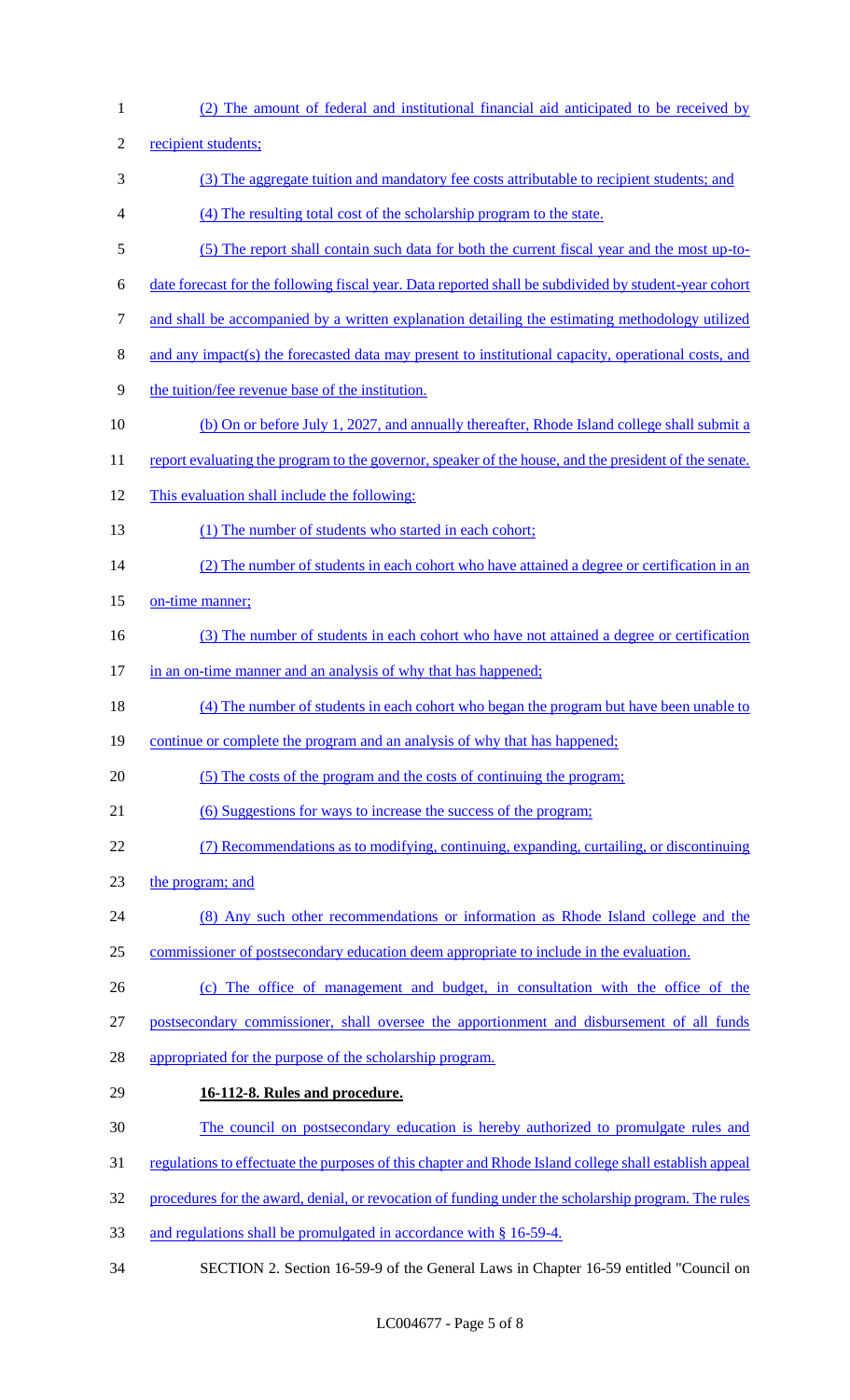Postsecondary Education [See Title 16 Chapter 97 - The Rhode Island Board of Education Act]" is

hereby amended to read as follows:

## **16-59-9. Educational budget and appropriations.**

 (a) The general assembly shall annually appropriate any sums it deems necessary for support and maintenance of higher education in the state and the state controller is authorized and directed to draw his or her orders upon the general treasurer for the payment of the appropriations or so much of the sums that are necessary for the purposes appropriated, upon the receipt by him or her of proper vouchers as the council on postsecondary education may by rule provide. The council shall receive, review, and adjust the budget for the office of postsecondary commissioner and present the budget as part of the budget for higher education under the requirements of § 35-3- 4.

 (b) The office of postsecondary commissioner and the institutions of public higher education shall establish working capital accounts.

 (c) Any tuition or fee increase schedules in effect for the institutions of public higher education shall be received by the council on postsecondary education for allocation for the fiscal year for which state appropriations are made to the council by the general assembly; provided that no further increases may be made by the board of education or the council on postsecondary education for the year for which appropriations are made. Except that these provisions shall not apply to the revenues of housing, dining, and other auxiliary facilities at the university of Rhode Island, Rhode Island college, and the community colleges including student fees as described in P.L. 1962, ch. 257 pledged to secure indebtedness issued at any time pursuant to P.L. 1962, ch. 257 as amended.

 (d) All housing, dining, and other auxiliary facilities at all public institutions of higher learning shall be self-supporting and no funds shall be appropriated by the general assembly to pay operating expenses, including principal and interest on debt services, and overhead expenses for the facilities, with the exception of the mandatory fees covered by the Rhode Island promise scholarship program as established by § 16-107-3 and the Rhode Island hope scholarship program 28 as established by § 16-112-3. Any debt-service costs on general obligation bonds presented to the voters in November 2000 and November 2004 or appropriated funds from the Rhode Island capital plan for the housing auxiliaries at the university of Rhode Island and Rhode Island college shall not be subject to this self-supporting requirement in order to provide funds for the building construction and rehabilitation program. The institutions of public higher education will establish policies and procedures that enhance the opportunity for auxiliary facilities to be self-supporting, including that all faculty provide timely and accurate copies of booklists for required textbooks to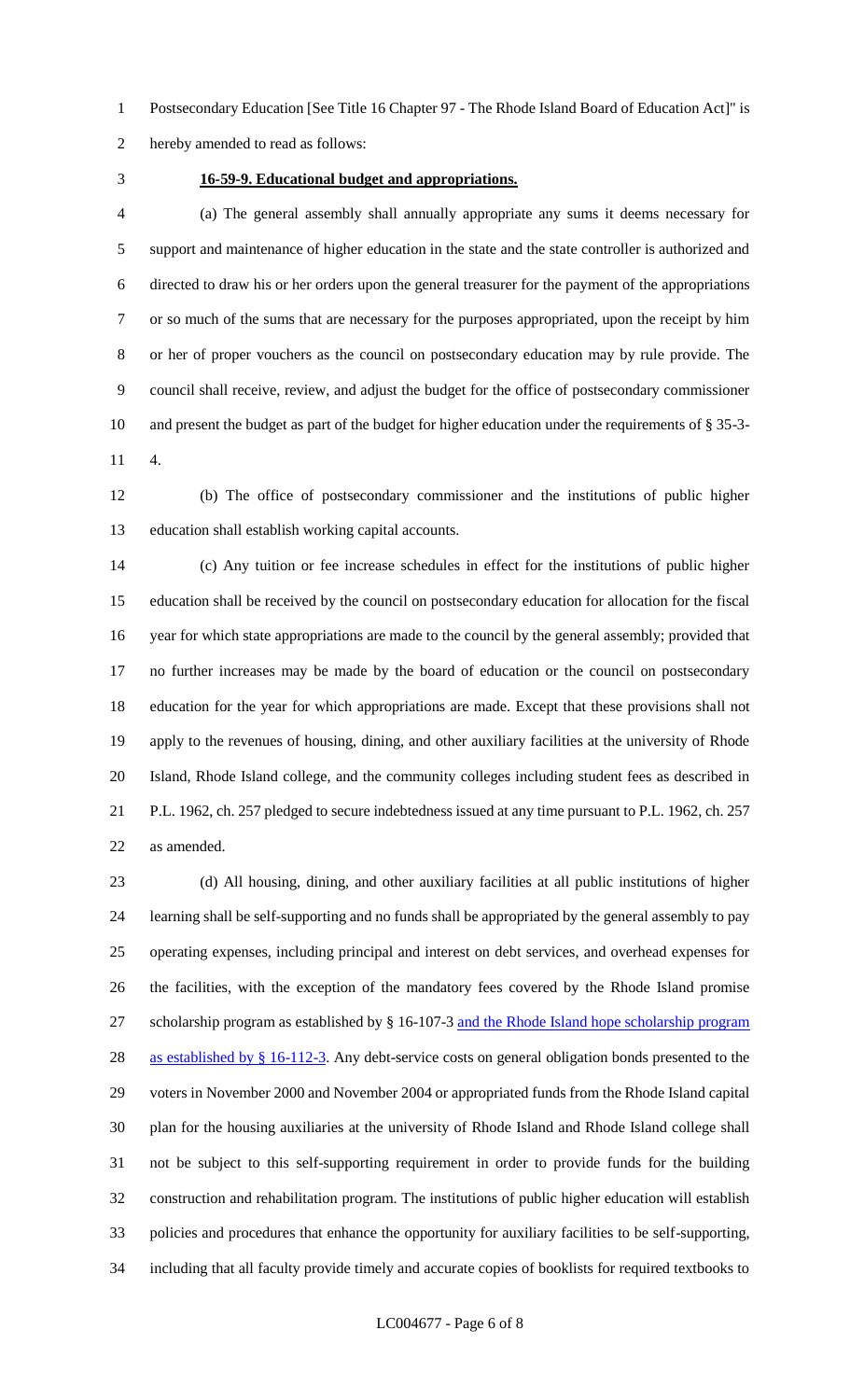the public higher educational institution's bookstore.

 (e) The additional costs to achieve self-supporting status shall be by the implementation of a fee schedule of all housing, dining, and other auxiliary facilities, including but not limited to, operating expenses, principal, and interest on debt services, and overhead expenses.

 (f) The board of education is authorized to establish two (2) restricted-receipt accounts for the higher education and industry centers established throughout the state: one to collect lease payments from occupying companies, and fees from room and service rentals, to support the operation and maintenance of the facilities; and one to collect donations to support construction, operations and maintenance. All such revenues shall be deposited to the restricted-receipt accounts. (g) Notwithstanding subsections (a) and (d) of this section or any provisions of this title, to the extent necessary to comply with the provisions of any outstanding bonds issued by the Rhode Island health and educational building corporation or outstanding lease certificates of participation, in either case, issued for the benefit of the university of Rhode Island, the community college of Rhode Island, and/or Rhode Island college, to the extent necessary to comply with the provisions of any such bonds or certificates of participation, the general assembly shall annually appropriate any such sums it deems necessary from educational and general revenues (including, but not limited to, tuition) and auxiliary enterprise revenues derived from the university of Rhode Island, the community college of Rhode Island and Rhode Island college, to be allocated by the council on postsecondary education or by the board of trustees of the university of Rhode Island, as appropriate, in accordance with the terms of the contracts with such bondholders or certificate holders.

 (h) The board of education is authorized to establish a restricted-receipt account for income generated by the Rhode Island nursing education center through the rental of classrooms, laboratories, or other facilities located on the Providence campus of the nursing education center. All such revenues shall be deposited to the restricted receipt account.

 SECTION 3. The act shall take effect upon passage and its provisions shall be given retroactive as well as prospective effect.

#### ======== LC004677 ========